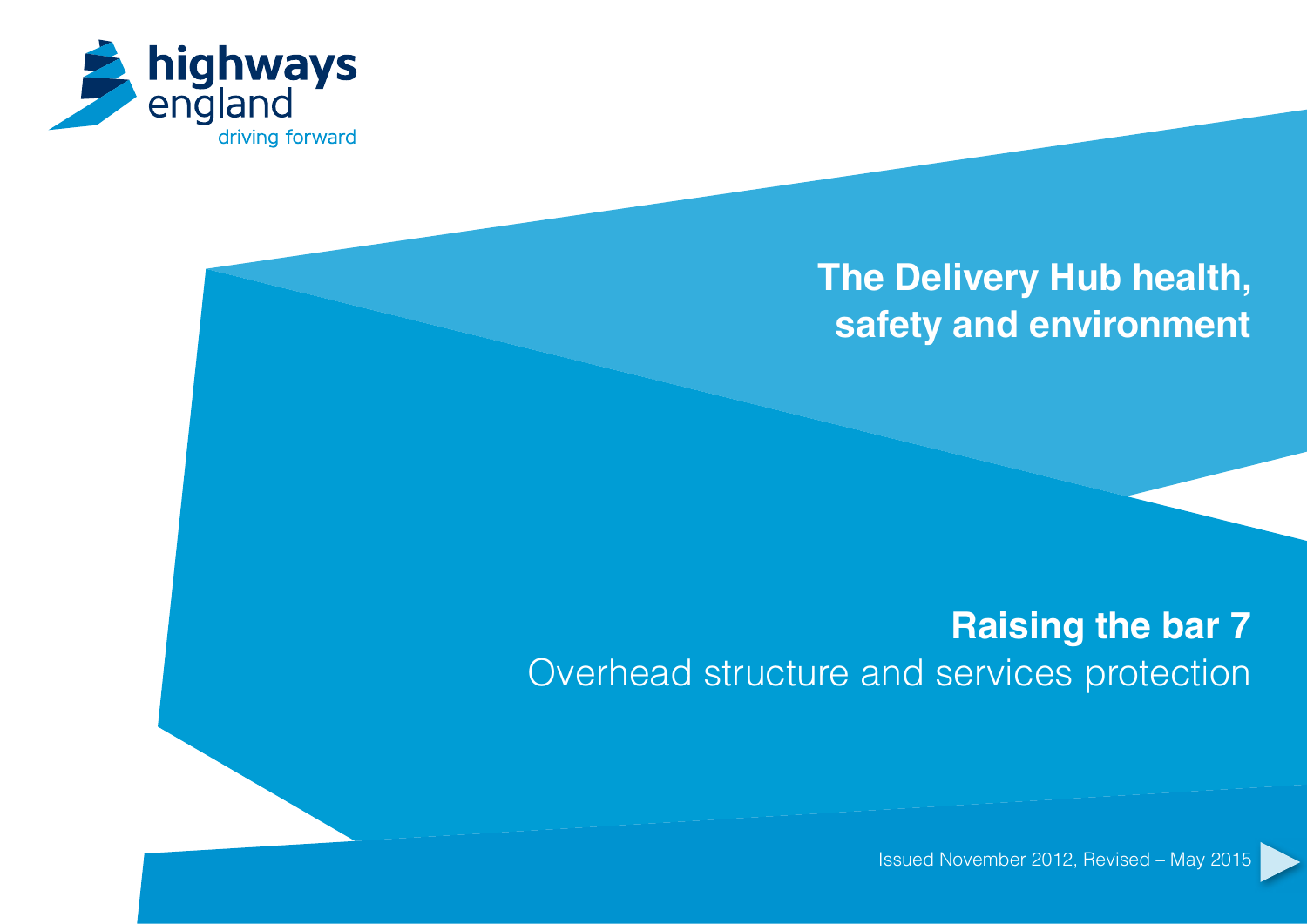# **Contents**

| Objective                | Page 3 |
|--------------------------|--------|
| Background               | Page 3 |
| Minimum requirement      | Page 3 |
| Desirable                | Page 6 |
| Risks/controls           | Page 8 |
| Legislation and guidance | Page 9 |

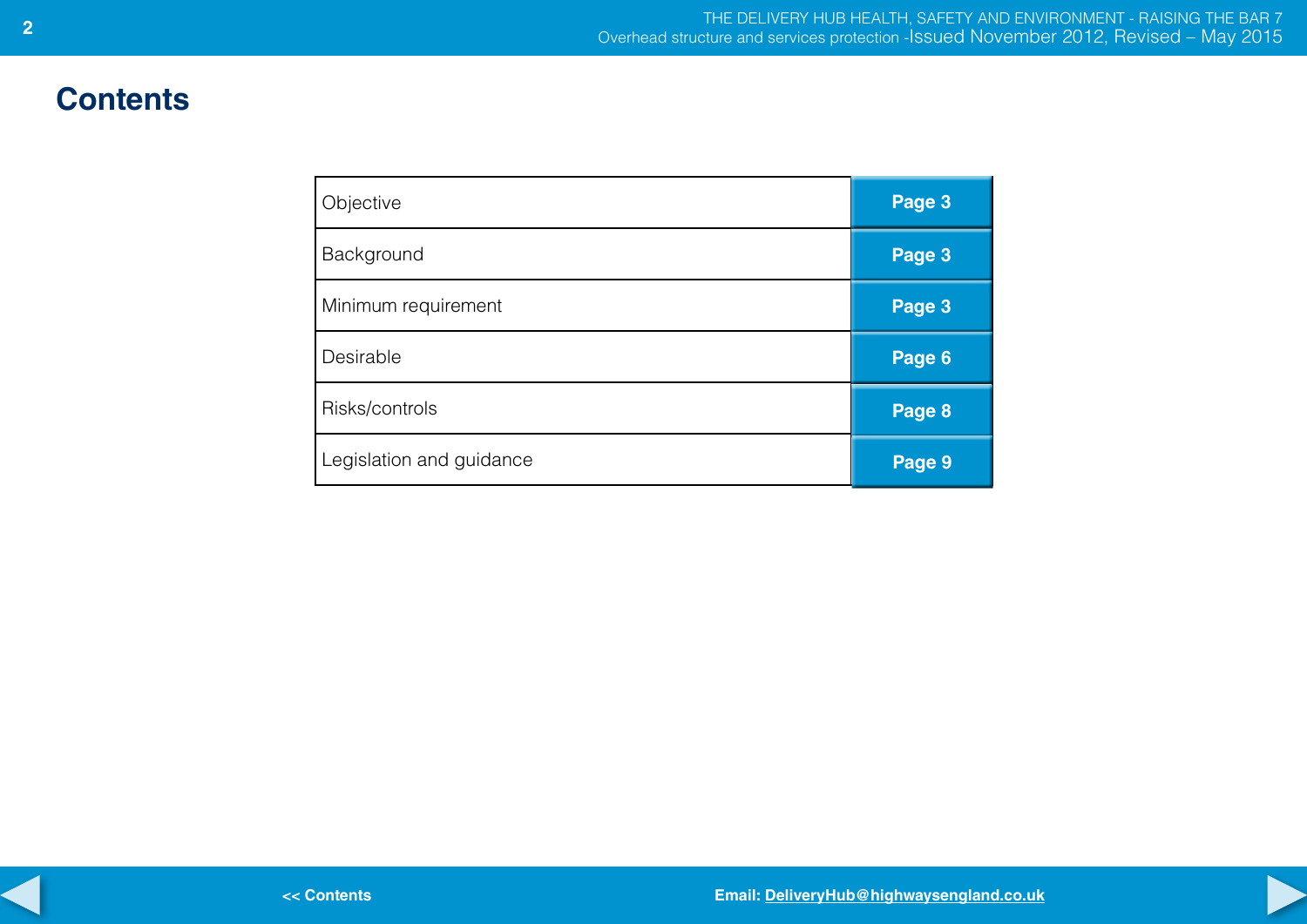# <span id="page-2-0"></span>**Objective**

To standardise measures for the protection of overhead structures and services whilst working on Highways England's projects.

# **Background**

There are many variations to protecting overhead structures and services from impact during construction activities.

The purpose for this best practice standard is to ensure the hazards of overhead services, and other temporary and permanent fixed overhead items, the latter hereafter referred to as other fixed overhead hazards, are considered and a consistency is met in mitigating the associated risks on all Highways England projects.

There have been a number of incidents where overhead structures, overhead services and other fixed overhead hazards have been hit; it is considered that a standardised approach to overhead hazard identification and risk reduction will help to reduce such events.

There is little guidance on the protection of overhead structures and other fixed overhead hazards; however, the protection of overhead services is subject to many requirements, most notably contained within the Health and Safety Executive publication GS6.

Whilst this best practice standard is intended to raise the bar in terms of overhead structures, services and other fixed hazard protection, it should not replace any existing legal and / or industry required practises. In addition, protection should be compatible for use with temporary traffic management schemes in place.

## **Minimum requirement**

All overhead structures, services and other fixed hazards must be assessed prior to works and a suitable safe system of work must be established and documented to prevent mobile plant equipment and vehicles striking any overhead structures, services and other fixed hazards.

A hierarchy shall be adopted, with the avoidance of carrying out works or inspections under and adjacent to overhead structures, services and other fixed hazards, being the first consideration.

Controls should also consider the trafficking of high-sided vehicles beneath overhead structures, services and other fixed hazards.

For the purposes of this document, high-sided vehicles refer to those of height greater than motor cars and light commercial vehicles.

Where this is not reasonably practicable, a sufficient system of controls appropriate to the work activity must be adopted, supervised and communicated at induction and briefings.

Production and development of controls should include surveying the heights of all existing overhead hazards for each scheme or work location, to determine safe passing and safe working heights, prior to commencing any works.

The process should be repeated for any new overhead hazards introduced through construction and commissioning phases.

#### **Survey information**

Should be used to establish minimum "air gaps" when working and minimum "air gaps" when travelling beneath overhead cables

This includes travelling and tracking of mobile plant equipment, travelling of vehicles, and erection, use and dismantling of temporary works systems etc. This may be achieved by use of "Permit to Pass" and "Permit to Work" systems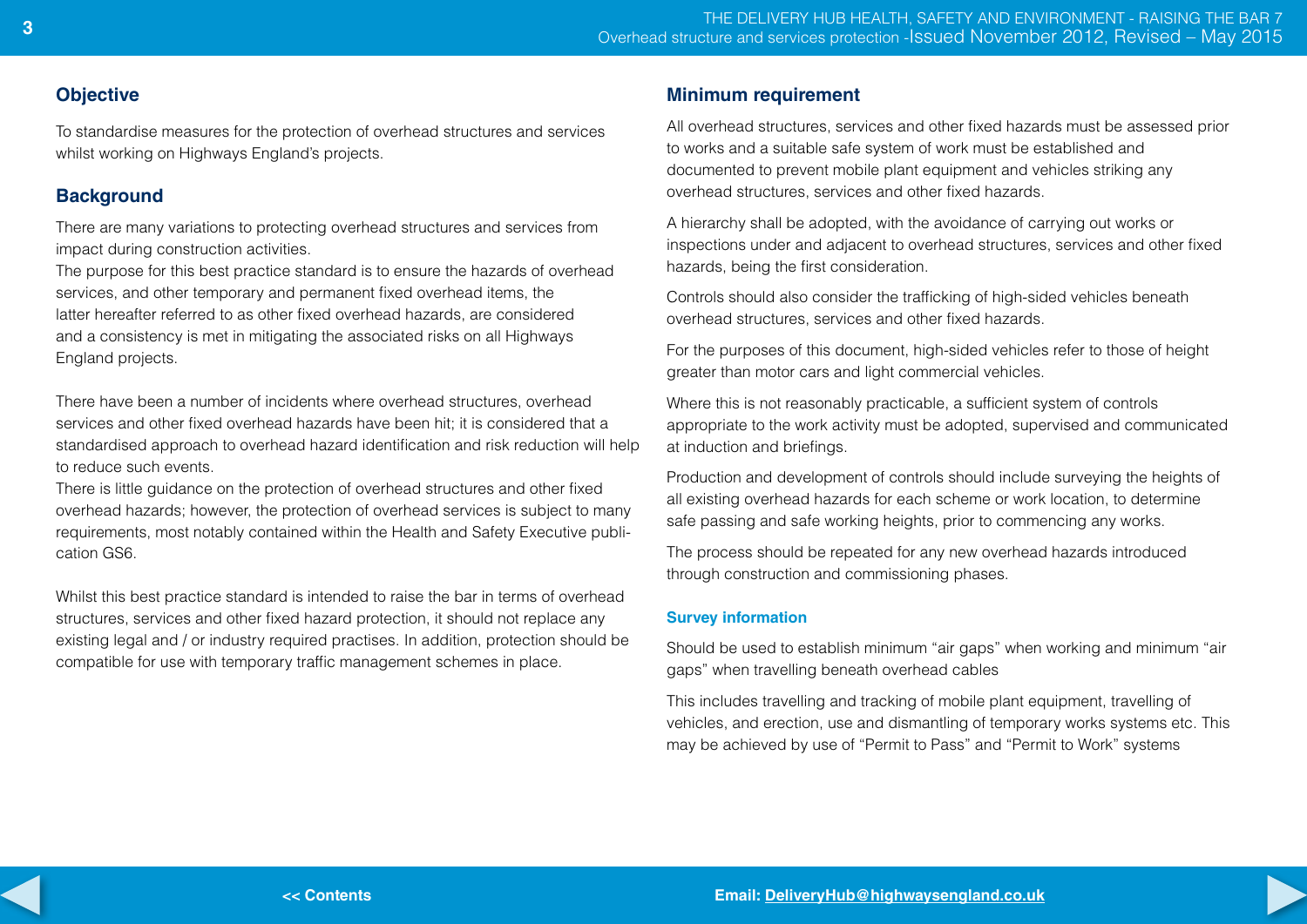For existing overhead cables can be obtained by contacting the cable owner (Statutory provider), who will provide a "GS6 Safe Clearance Assessment Report" for each overhead cable location

At request, Statutory providers will also provide guidance of the minimum "air gaps" when working and travelling beneath 11kV (11,000v), 33kV (33,000v), 66kV (66,000v) and 132kV (132,000v) overhead power lines

The same process should be adopted to establish controls for working and travelling adjacent to and beneath overhead structures and other fixed overhead hazards

By use of information obtained from the survey of heights of overhead hazards, and to avoid confusion, adopting a single "maximum" passing height beneath all overhead hazard locations should be considered by each scheme / work location.

Goal posts that span traffic routes and provide a physical barrier to vehicles that may impact with overhead structures and services must be used in accordance with Health and Safety Executive publication GS6.

It should be noted that a height marker or hangman's crook is no longer considered sufficient protection to reduce the identified risks associated with overhead structures, services and other fixed hazards.

If height markers are to be used, typically due to lateral working width restraints, they should be used in conjunction with a safe system of work produced for each specific work location (i.e. incorporating key elements of GS6 and relevant Raising the bar documents)

Incidents involving mobile plant equipment and vehicles striking existing overhead hazards after exiting construction areas have been reported and continue to be a potential risk.

As an additional control, and where practicable, sets of goal posts, together with blue coloured road cones and combination safety signage, should be placed at the end of construction areas.

This will serve to provide driver/operators with an addition visual message "reminder" of the need to ensure that boom/body/accessories are stowed correctly prior to leaving the construction area. Refer to Raising the bar 1 for further details relating to mobile plant and equipment.

All mobile plant and equipment in use, irrespective of location, must be modified, where practicable, to physically restrict the extension of booms and jibs etc to a height lower than the heights of overhead services and other fixed hazards, and the soffits and above of overhead structures.



continued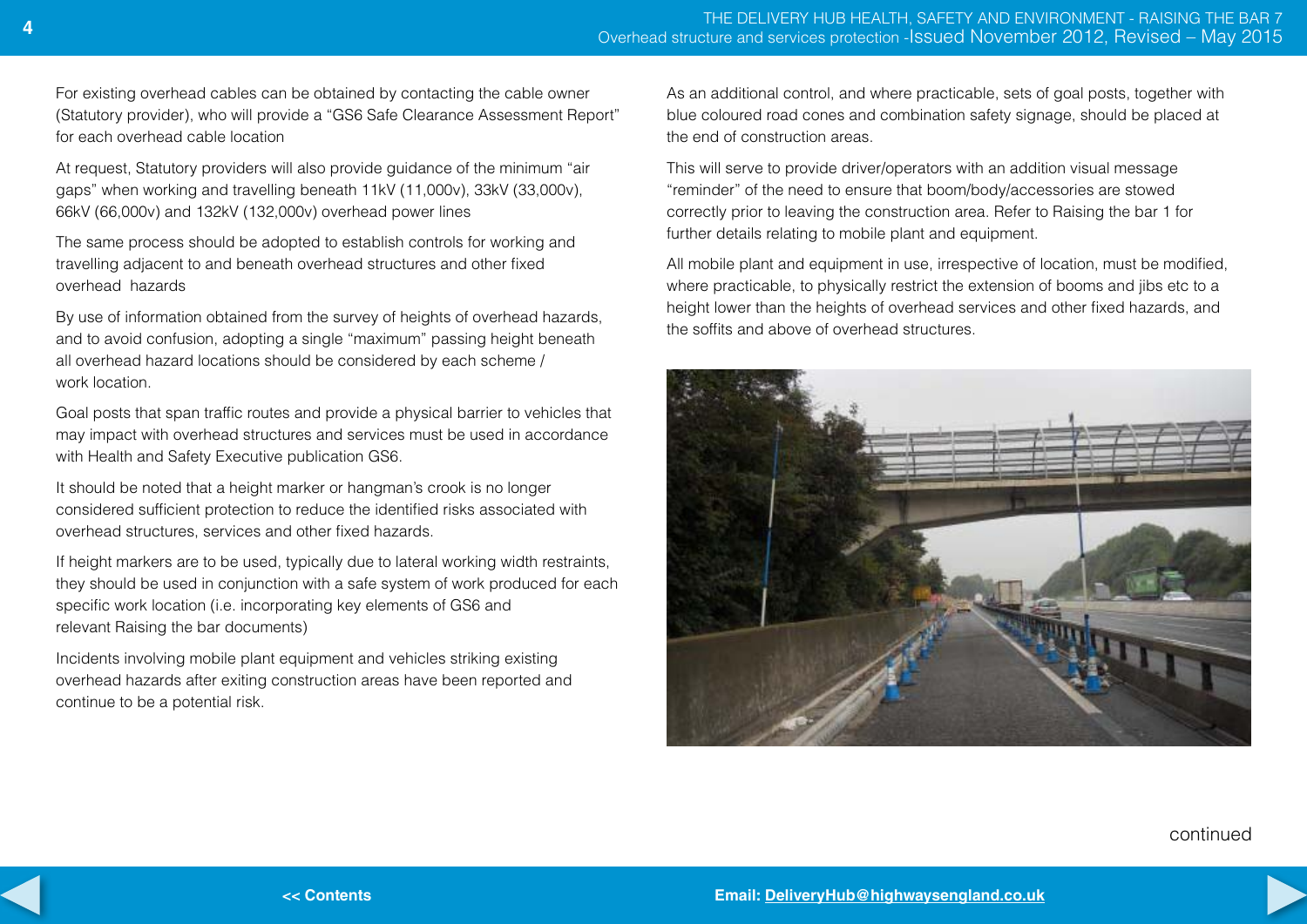Where mobile plant equipment such as excavators, lorry loader cranes, dumpers and concrete extrusion machines etc, and high-sided vehicles, including tipper trucks and vehicles fitted with a removable canopy, have potential to travel when part of their body / accessories exceeds that maximum travelling height determined by each overhead hazard. A warning device must fitted to provide an audible and visual warning to the driver/operator, that is triggered when the mobile plant equipment / vehicle is moved without its boom/body/accessory being stowed correctly. Refer to Raising the bar 1 for further details regarding mobile plant and equipment.

If used in construction areas, any item of mobile plant equipment or vehicle, with an overall traveling height exceeding 3m must have the maximum travelling height limits displayed in the cab/vehicle as per the road vehicles (construction and use) amendment regulations 1997.

To create a higher visual standard and to restrict the width to that needed to create a safe passage for mobile plant equipment and vehicles through the danger area, and safe operation of mobile plant equipment in that area, then;

- At overhead structure and cable locations, 750mm high (minimum height) blue coloured road cones spaced 18m either side of the obstruction, at 3m centres, must be placed on both sides of the haul route / road
- At "other fixed overhead hazard" locations, an assessment of risk should be undertaken, with 750mm high (minimum height) blue coloured road cones placed either side of the hazard, at 3m centres
- $\blacksquare$  At locations where lateral width is restrictive (narrow) and the construction area is separated from live motorway traffic by use of a temporary vehicle restraint system barrier
- Blue coloured road cones required adjacent to the temporary vehicle restraint system barrier may be substituted by the fitting coloured warning markers and/or sleeves across the top section of the temporary vehicle restraint barrier / system
- $\blacksquare$  Markers and sleeves must be compatible for use with the temporary vehicle restraint barrier system, and be of colours to match road cones in place at each respective location, as required by this Raising the bar document
- Where warning markers and/or sleeves are used in lieu of blue coloured road cones, vertical goal posts located in the construction area adjacent to the temporary vehicle restraint barrier, must be highlighted (visual identification) by the use of blue coloured road cones in position at either side
- $\blacksquare$  Blue coloured road cones, and vertical goal posts and their foundation support, located in the construction area adjacent to the temporary vehicle restraint barrier system, must be in position to reflect safe operating guidance of that system (i.e. not inside the recommended safety no-go zone)
- Blue coloured road cones provided at overhead hazard locations must not be taken and used for another purpose without authorisation from site management

Signs must be installed warning on-coming traffic of the danger ahead and informing drivers of the maximum travelling height beneath each overhead hazard

In addition, measuring devices to enable the checking of heights of vehicles and loads should be used for high sided vehicles The protection system must be inspected daily by supervisors.

Consideration must also be given to any change in working widths or site boundaries. For example, if the site is normally a hard shoulder closure during the day, but possession of the live carriageway is taken at night, the continued protection of the overhead hazard must be maintained.

Implement appropriate permit to work systems for (1) travelling beneath and (2) working in close proximity to - overhead structures, services and other fixed hazards.

continued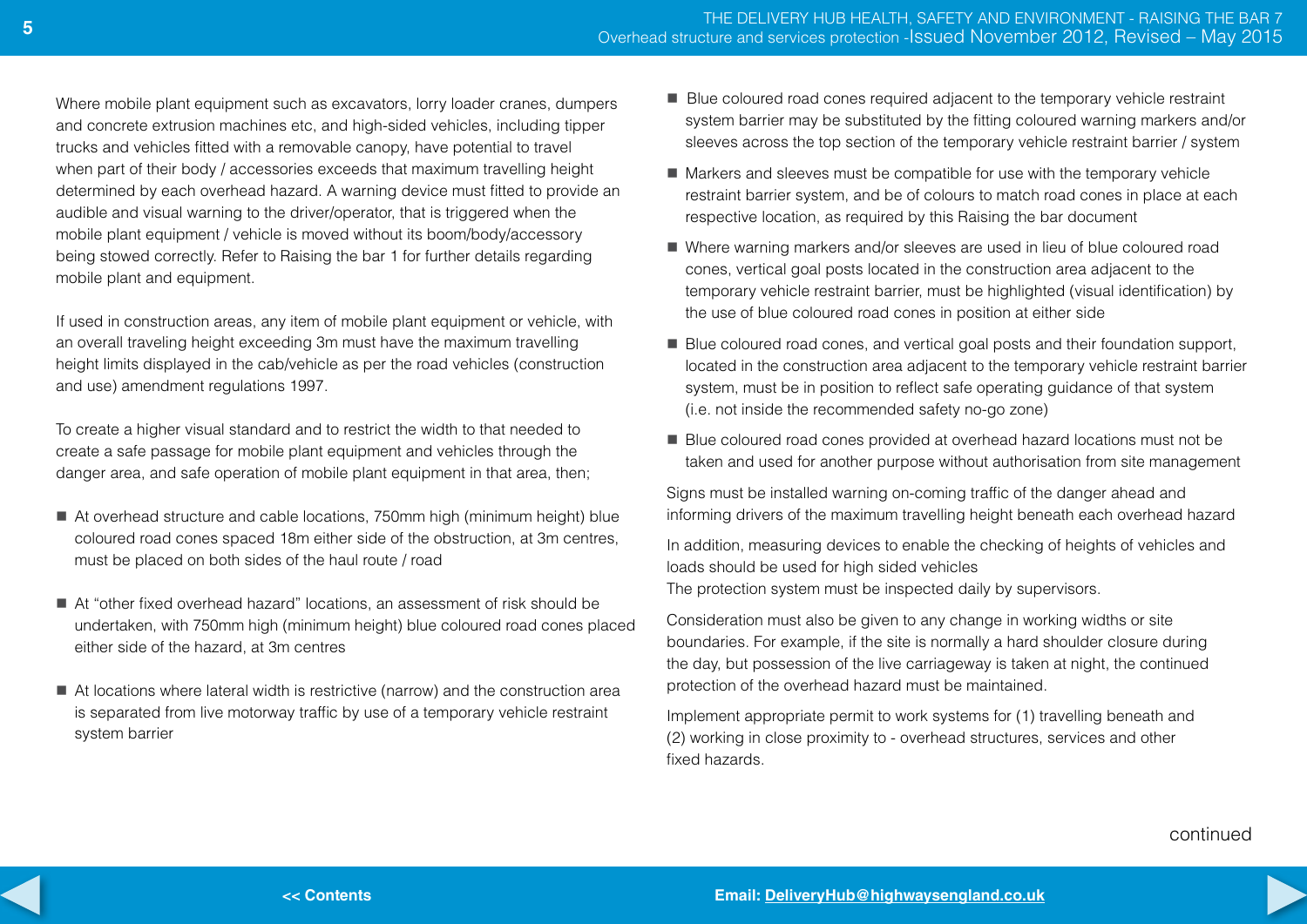<span id="page-5-0"></span>



### **Desirable**

### **Creating a higher visual standard**

When working near overhead hazards consideration shall be given to providing supplementary lighting to ensure to ensure adequate visibility is provided.

In addition, the presence of blue coloured road cones should be emphasised by using a series of steady lamps, especially where work is to be undertaken at night or during periods of low light.

A lamp placed on the first cone and then every 6m thereafter will ensure the cones are suitably highlighted.

The default sleeve colour of blue coloured road cones should be white with black lettering stating 'Caution overhead structures'.

However to distinguish between overhead structures / other fixed hazards, and overhead services, consideration shall be given to replacing the white sleeve of the cone with a yellow 'Danger overhead cables' sleeve.



continued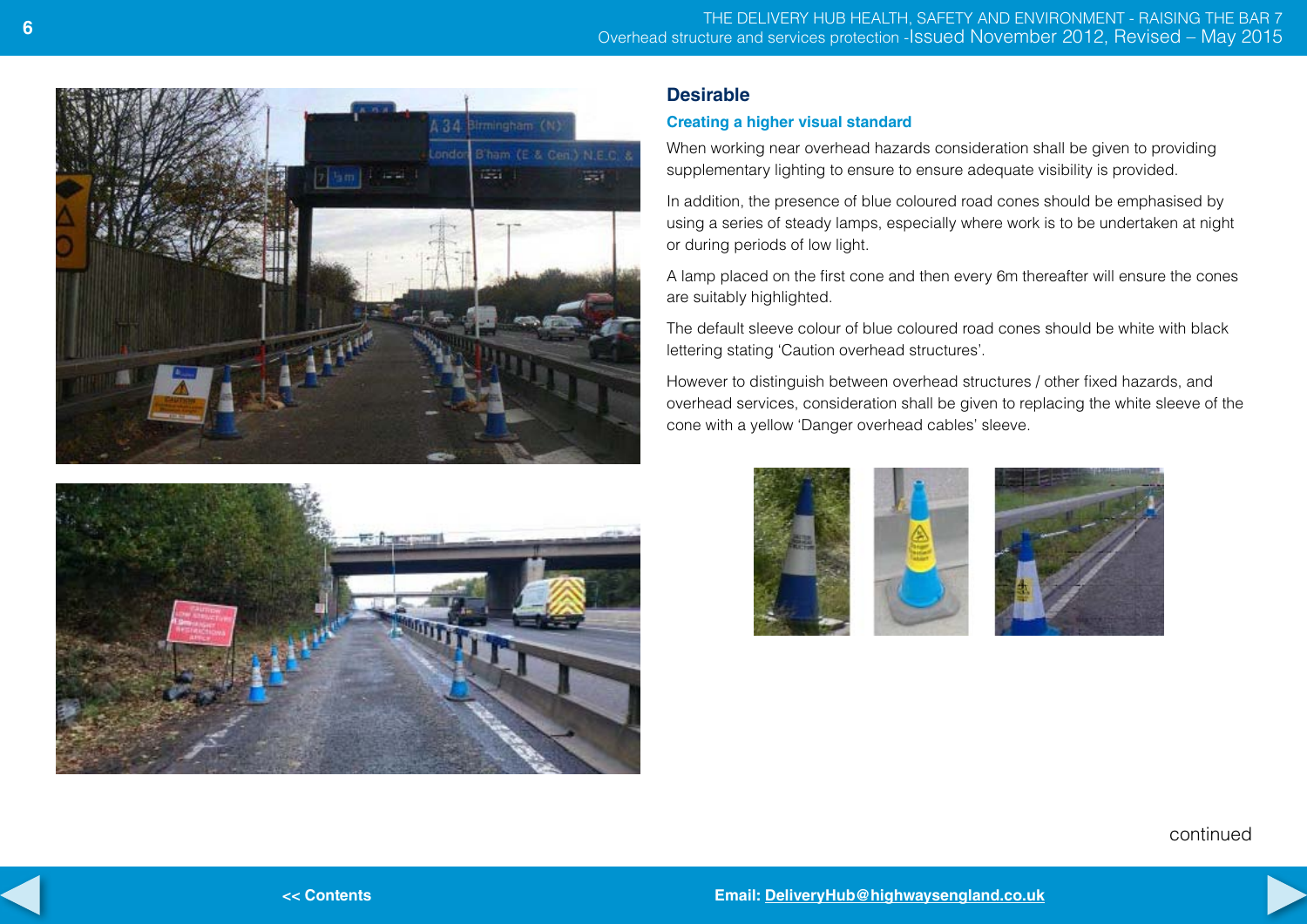Connecting the cones using blue and white chain/rope is also an effective visual option.

In addition, other controls to be considered, for posting, marking or installation prior to the start and after the end of each overhead service protection zone, includes as follows;

- Post "Overhead clearance" warning signboards to identify location, safe working height and overhead cable owner
- Post temporary road signs c/w text "Safe passing height, Site traffic only"



- Mark "OH cable" on carriageway surface, using white lining techniques (see photo below)
- Install Yellow coloured speed ramps, marking their location with "Ramp" temporary road signs
- $\blacksquare$  Display Safe passing and working heights using both "metric" and "imperial" measurements
- $\blacksquare$  Use of Goal posts and rigid cross bar made of insulated material
- $\blacksquare$  Use of Illuminated high level bunting

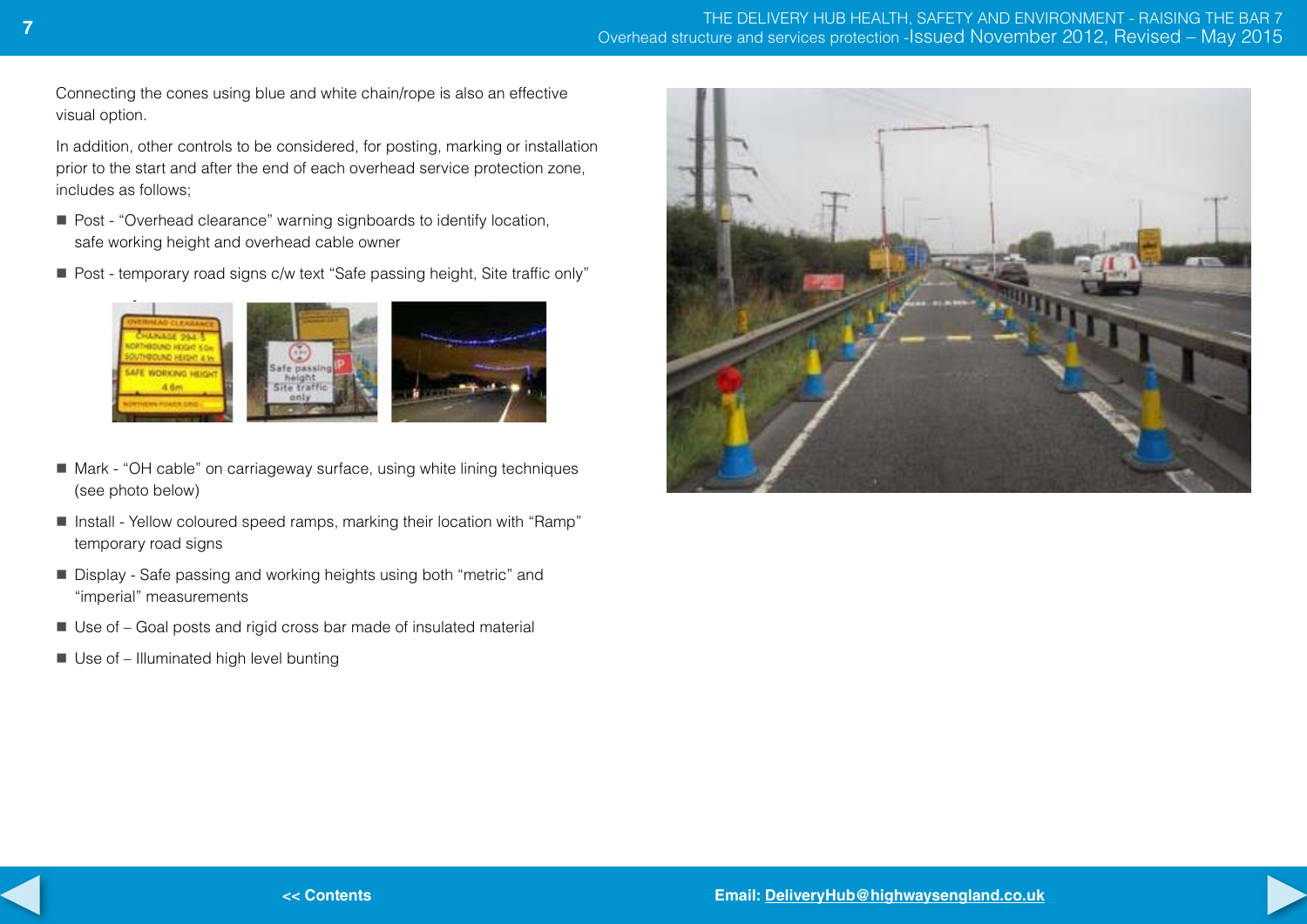#### **Electronic visual and audio warning systems**

Painting a structure in some circumstances could make the structure more conspicuous. However, careful consideration is required as any colour used would have to be appropriate for all weather and site conditions. Additionally TAA (Technical Approvals Authority) approval will be required and care taken to ensure any applied coatings can be completely removed when work has been completed.



# **Risks/controls**

A site-specific risk assessment to identify the most appropriate form of control must be undertaken in the first instance prior to the commencement of any work near overhead structures, cables and other fixed hazards.

Persons preparing risk assessments should review previous risk assessments undertaken for similar activities.

Points to consider within any risk assessment should include but not be limited to:

- $\blacksquare$  Overhead obstructions these include cables; bridges, gantries, speed camera columns, power lines, cantilever post electronic variable message signs, lighting columns
- $\blacksquare$  Clearance the safe clearance required beneath the overhead lines should be ascertained from the owner of the asset as well as an on-site check
- $\blacksquare$  Modifications plant such as cranes and excavators should be modified by the addition of suitable physical restraints so that they cannot reach beyond the safe clearance limit
- $\blacksquare$  Additions cranes with telescopic or fly jibs may need additional restraining devices to prevent alteration in length of jib or angle of fly jib
- $\blacksquare$  Supervision access for plant and the working of plant should be under the direct supervision of a suitable person appointed to ensure that safety precautions are observed
- $\blacksquare$  Engagement with structure/services owners diverting and isolation of cables, diversion of traffic routes etc
- $\blacksquare$  Visibility effect of weather on visibility causing shadow etc on working/ traffic surfaces
- $\blacksquare$  Safe operation and use of temporary vehicle restraint systems

<span id="page-7-0"></span>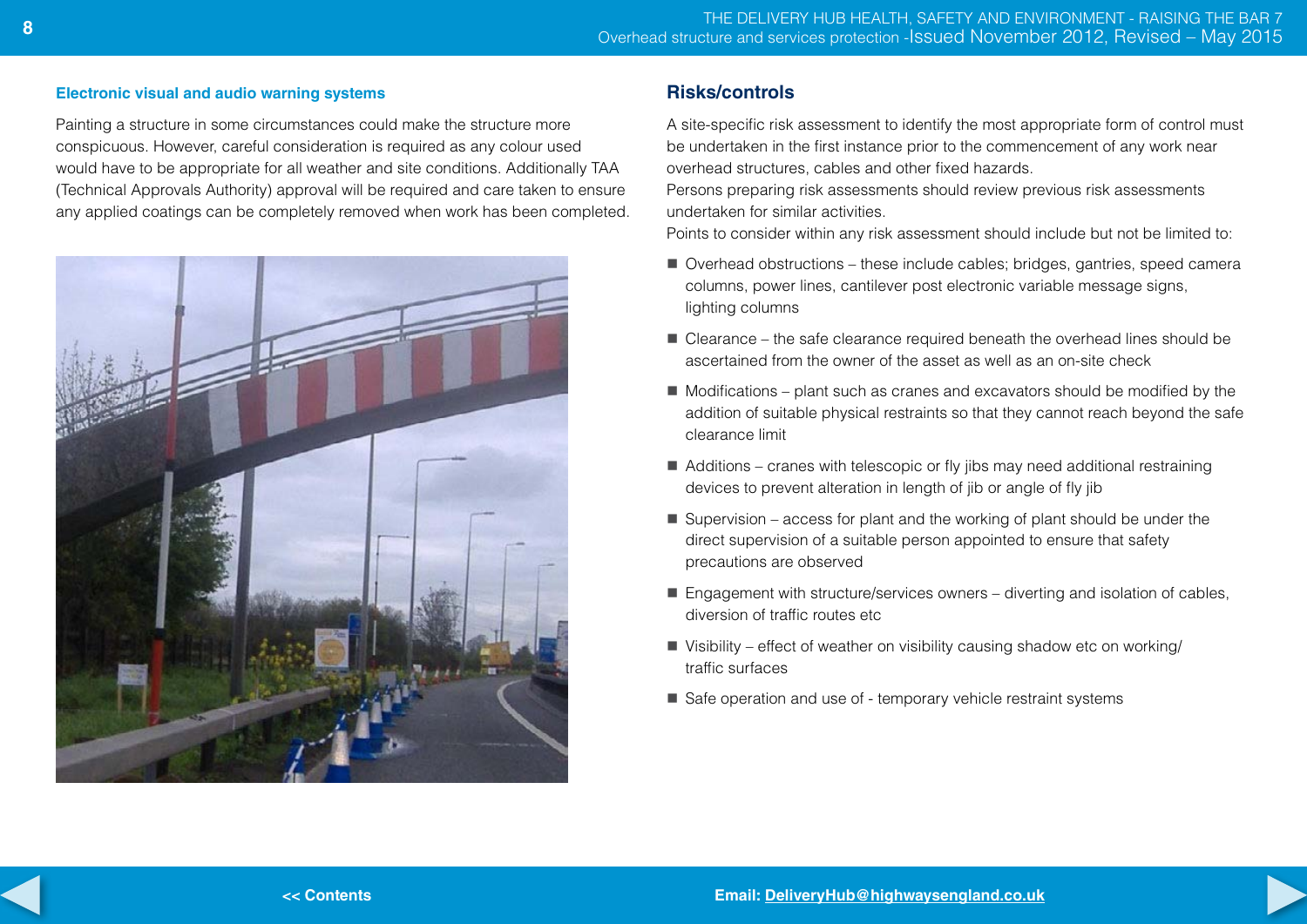# <span id="page-8-0"></span>**Legislation and guidance**

The Construction (Health, Safety and Welfare) Regulations 1996 The Electricity at Work Regulations 1989 The Provision and Use of Work Equipment 1998

[http://www.hse.gov.uk/pubns/books/gs6.htm](
http://www.hse.gov.uk/pubns/books/gs6.htm) <http://www.hse.gov.uk/electricity/information/overhead.htm>